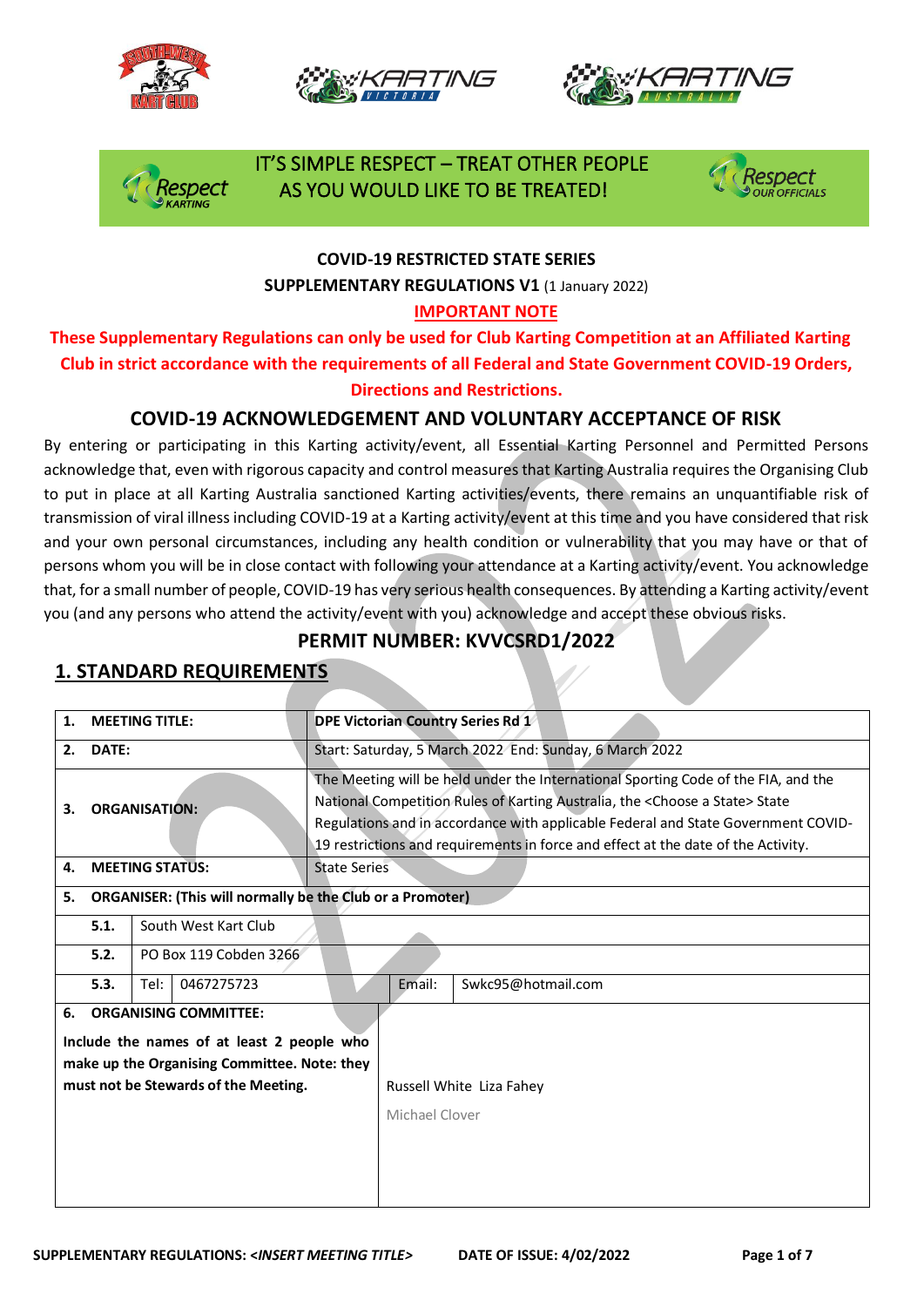







# IT'S SIMPLE RESPECT – TREAT OTHER PEOPLE<br>*Respect* AS YOU WOULD LIKE TO BE TREATED! AS YOU WOULD LIKE TO BE TREATED!



| 7. ESSENTIAL OFFICIALS (Ref: General Rules Chapter 7 Rule 4 - "Essential Officials")                                                                                                              |                                                                                      |  |
|---------------------------------------------------------------------------------------------------------------------------------------------------------------------------------------------------|--------------------------------------------------------------------------------------|--|
| Stewards of the Meeting: (Minimum of 2<br><b>Stewards Required for every Meeting</b><br>please refer to the Karting Victoria<br>officials Open meeting policy on the KV<br>website "under admin") | L'Argent Wilson (Chief Steward) Gail Cherry<br><b>Neville Tapscott</b><br>Paul Feely |  |
| Clerk of the Course:                                                                                                                                                                              | Ross Harrod                                                                          |  |
| Chief Scrutineer:                                                                                                                                                                                 | Gary Haythorpe                                                                       |  |
| Chief Timekeeper:                                                                                                                                                                                 | Sheron Cook                                                                          |  |
| <b>Emergency and Medical Services:</b>                                                                                                                                                            | Natalie Herbertson, Zoe Bannan                                                       |  |
| <b>OTHER OFFICIALS</b><br>8.                                                                                                                                                                      |                                                                                      |  |
| COVIDSafe Officer                                                                                                                                                                                 | Michael Clover                                                                       |  |
| <b>Assistant Clerks Of The Course:</b>                                                                                                                                                            | <b>Anthony Taylor</b><br><b>Russell Cherry</b><br><b>Russell White</b>               |  |
| Starter                                                                                                                                                                                           | <b>Brett Mackay</b>                                                                  |  |
| <b>Grid Marshal</b>                                                                                                                                                                               | <b>Chris Place</b>                                                                   |  |
| <b>Scales Marshal</b>                                                                                                                                                                             | Michael Clover, Amber Henriksen                                                      |  |
| Scrutineers                                                                                                                                                                                       | Ron Sheills                                                                          |  |
| Timekeeper                                                                                                                                                                                        | <b>Sheron Cook</b>                                                                   |  |
| Secretary of the Meeting                                                                                                                                                                          | Liza Fahey                                                                           |  |
| Flag / Lights Marshal                                                                                                                                                                             | Peter Duynhoven                                                                      |  |
| <b>Fuel Tester</b>                                                                                                                                                                                | Gary Haythorpe                                                                       |  |
| <b>Tyre Tester</b>                                                                                                                                                                                | Gary Haythorpe                                                                       |  |
| <b>CIRCUIT DETAILS</b><br>9.                                                                                                                                                                      |                                                                                      |  |
| <b>Circuit Name:</b>                                                                                                                                                                              | Cobden Park Raceway                                                                  |  |
| <b>Circuit Address:</b>                                                                                                                                                                           | 25 Airport Rd Cobden                                                                 |  |
| <b>Track Length:</b>                                                                                                                                                                              | 973 Metres                                                                           |  |
| <b>Direction Of Racing:</b>                                                                                                                                                                       | Anti Clockwise                                                                       |  |
| <b>Track Density:</b>                                                                                                                                                                             | 36                                                                                   |  |
| <b>Notice Board:</b>                                                                                                                                                                              | Behind Tech/Scales shed                                                              |  |
| <b>Stewards Office:</b>                                                                                                                                                                           | Southern end of shower block                                                         |  |
| <b>Mechanical Breakdown Lane:</b>                                                                                                                                                                 | Will Not be in use at this Meeting.                                                  |  |
| Parc Fermé:                                                                                                                                                                                       | In-grid, Tech shed & area enclosed by fence behind Tech shed                         |  |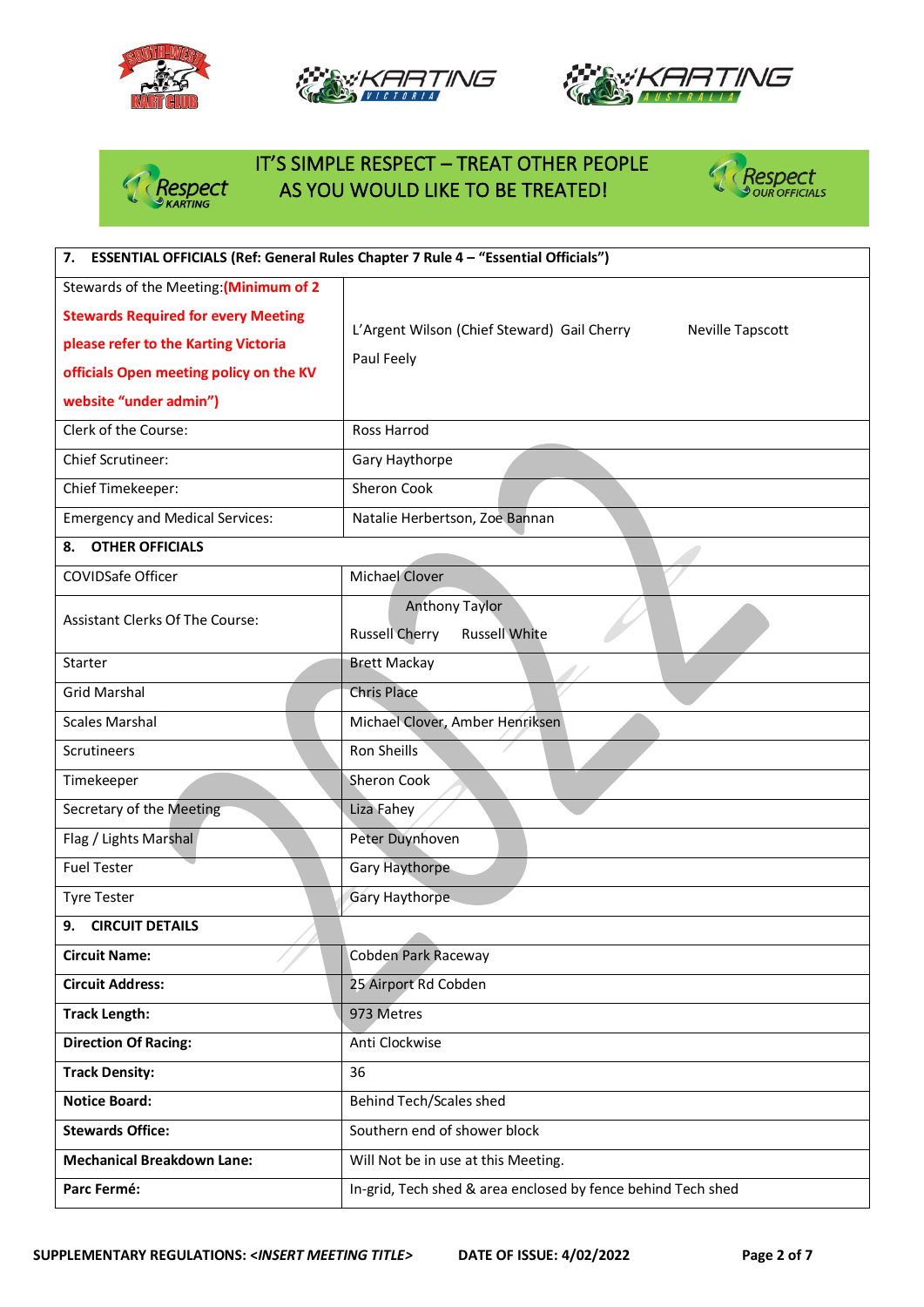







## IT'S SIMPLE RESPECT – TREAT OTHER PEOPLE AS YOU WOULD LIKE TO BE TREATED!



#### **2. ADMINISTRATION**

| 1.                  | Any KA licence holder is permitted to enter this event                                                            |                                                                   |                                                                                              |                        |
|---------------------|-------------------------------------------------------------------------------------------------------------------|-------------------------------------------------------------------|----------------------------------------------------------------------------------------------|------------------------|
| 2.                  | The Club must maintain a register of all Essential Karting Personnel and Permitted Persons at the Circuit for the |                                                                   |                                                                                              |                        |
|                     | activity.                                                                                                         |                                                                   |                                                                                              |                        |
|                     |                                                                                                                   |                                                                   | The number of entries in the Event is strictly limited by Government Directions/Orders.      |                        |
| 3.                  | Pre-entry for the Event is essential.                                                                             | There will be NO ENTRIES ACCEPTED ON THE DAY.                     |                                                                                              |                        |
|                     |                                                                                                                   |                                                                   |                                                                                              |                        |
| 4.                  |                                                                                                                   |                                                                   | The Classes, Age and Weight Divisions listed below are permitted to Compete at this Meeting. |                        |
|                     | Class names as used in the 2022 Australian Karting Manual must be used.                                           |                                                                   |                                                                                              |                        |
|                     | <b>COMPULSORY COMPETITION CLASSES</b>                                                                             | <b>DIVISION/WEIGHT</b>                                            | <b>DISCRETIONARY COMPETITION CLASSES</b>                                                     | <b>DIVISION/WEIGHT</b> |
| <b>Example: KA3</b> |                                                                                                                   | Junior                                                            | <b>Example: KA3</b>                                                                          | <b>Masters</b>         |
| Cadet 9             |                                                                                                                   | Single Division                                                   | KA4                                                                                          | Junior Heavy           |
| Cadet 12            |                                                                                                                   | Single Division                                                   | TaG 125 Restricted                                                                           | Senior Light           |
| KA4                 |                                                                                                                   | Junior Light                                                      | TaG 125 Restricted                                                                           | <b>Senior Medium</b>   |
| KA3                 |                                                                                                                   | Junior                                                            | Victorian Combined                                                                           | <b>Masters</b>         |
| KA3                 |                                                                                                                   | Senior Light                                                      | X30                                                                                          | Senior Light           |
| KA3                 |                                                                                                                   | Senior Medium                                                     | <b>TaG 125</b>                                                                               | Light                  |
|                     |                                                                                                                   |                                                                   | TaG 125                                                                                      | Heavy                  |
|                     |                                                                                                                   |                                                                   | Note: Consolidation of Class Rules (Competition Rules - Chapter 1, Rule 9) may be applied.   |                        |
| 5.                  | <b>ENTRIES</b>                                                                                                    |                                                                   |                                                                                              |                        |
| 5.1.                | <b>Entries Open:</b>                                                                                              | 12:00am 1/02/2022                                                 |                                                                                              |                        |
| 5.2.                | <b>Entries Close:</b>                                                                                             | 11:59pm 27/02/2022                                                |                                                                                              |                        |
| 5.3.                | <b>Entries Close:</b>                                                                                             | 11:59pm 27/02/2022                                                |                                                                                              |                        |
| 6.                  | <b>ENTRY FEE</b>                                                                                                  |                                                                   |                                                                                              |                        |
| 6.1.                |                                                                                                                   |                                                                   | The Entry Fee for each Class at this Meeting including GST and TDF Levy is as follows:       |                        |
|                     | <b>Competition Class Name</b>                                                                                     |                                                                   | <b>Entry Fee</b>                                                                             |                        |
| All Classes         |                                                                                                                   |                                                                   | \$95                                                                                         |                        |
|                     | Second or Third Class Entered                                                                                     |                                                                   | \$85                                                                                         |                        |
|                     |                                                                                                                   |                                                                   |                                                                                              |                        |
| 7.                  | <b>ENTRY PROCEDURE</b>                                                                                            |                                                                   |                                                                                              |                        |
| 7.1.                |                                                                                                                   | Each Entry for this Meeting may be made using the CMS as follows: |                                                                                              |                        |
|                     | $\bullet$                                                                                                         | Log on to your driver information via http://www.karting.net.au/  |                                                                                              |                        |
|                     | Click on the licence and entries icon (top centre of the screen)<br>$\bullet$                                     |                                                                   |                                                                                              |                        |
|                     | $\bullet$                                                                                                         | Click on the "Enter a Race Meeting" icon                          |                                                                                              |                        |
|                     |                                                                                                                   |                                                                   |                                                                                              |                        |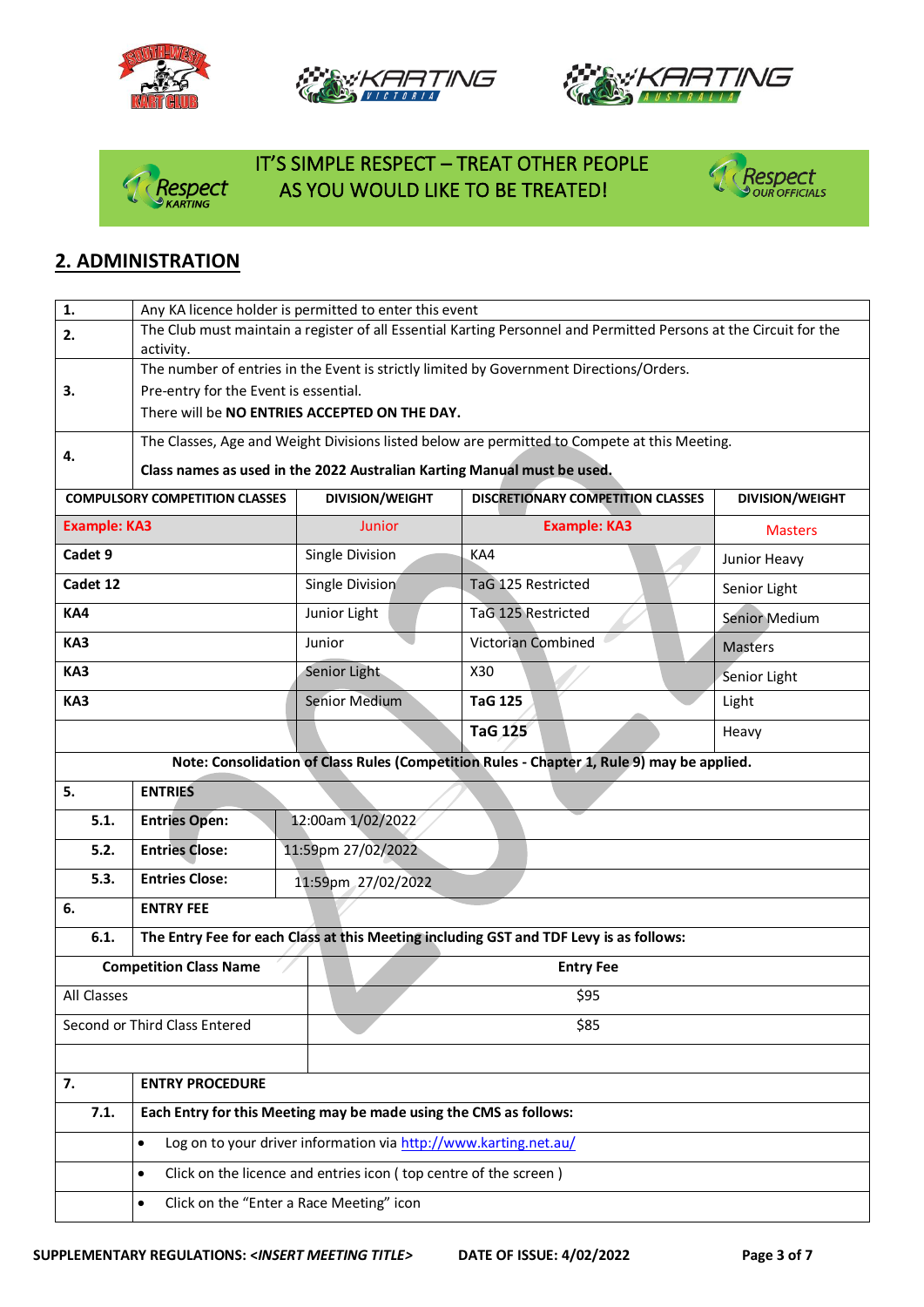







### IT'S SIMPLE RESPECT – TREAT OTHER PEOPLE AS YOU WOULD LIKE TO BE TREATED!



|      | Enter your log on details<br>$\bullet$                                                                                       |  |
|------|------------------------------------------------------------------------------------------------------------------------------|--|
|      | Under 'My Details' functions, choose 'Pre Enter Race Meeting'<br>$\bullet$                                                   |  |
|      | Choose the State in which the Meeting is being held<br>$\bullet$                                                             |  |
|      | Choose the Club who is the Organiser of the Meeting<br>$\bullet$                                                             |  |
| 7.2. | Payment of the Entry Fee can be made as follows:                                                                             |  |
|      | Credit card Payments can be made via CMS using SecurePay ONLY                                                                |  |
| 8.   | <b>MINIMUM ENTRIES</b>                                                                                                       |  |
| 8.1. | 6 is the minimum number of pre entries which must be received for each Class and/or Division.                                |  |
|      | If insufficient entries are received for a Class and/or Division to form in its own right, the <b>Compulsory Competition</b> |  |
| 8.2. | Classes will be Consolidated in accordance with Competition Rules - Chapter 1, Rule 9.                                       |  |
|      | Discretionary Competition Classes may be Consolidated in accordance with the Rules or Cancelled at the discretion            |  |
|      | of the Organiser and in accordance with the Rules.                                                                           |  |
| 8.3. | If a Class or Division is cancelled, the Entry Fee may be refunded at the discretion of the Organiser and in                 |  |
|      | accordance with the Rules.                                                                                                   |  |

### **3. SPECIFIC COVID-19 RESTRICTION AND MITIGATION REQUIREMENTS**

**COVIDSafe ACTION PLAN** (When required at law) The Club has completed a COVIDSafe Action Plan and submitted it to the relevant State Government Department. All actions identified as being required to be done to create a COVIDSafe Event and Club facility must be carried out prior to and during the Event. **1. PERMITTED AND NON-PERMITTED PERSONS 1.1. No person who has symptoms consistent with COVID-19 (this includes any fever, respiratory symptoms, shortness of breath, sore throat, cough, lack of smell or fatigue) is permitted to attend the Circuit or participate in the Event. 1.2. Any person who starts to feel unwell or to exhibit symptoms of COVID-19 during the Event must immediately avoid contact with all persons at the Circuit and MUST IMMEDIATELY LEAVE the Circuit. 2.** Note – The number chosen in 2.1 must not exceed the maximum number of people permitted to gather under State Public Health Authority Orders/Directions/Regulations. **SOCIAL DISTANCING AND DENSITY REQUIRMENTS 2.1.** Government prescribed Social Distancing measures must always be observed. **2.2.** The use by Permitted Persons of any indoor facilities is strictly limited by the Density Quotient of the room as included in the Club's COVIDSafe Action Plan. **2.3.** Food service provided at the Event must fully comply with all State Public Health Authority Orders/Directions/Regulations. • Hand Hygiene must be available at all food service outlets. • Regular cleaning in accordance with the Club's COVIDSafe Action Plan MUST be carried out throughout the Event. **3. Check In Requirements 3.1 All Attendees MUST complete and submit the compulsory State Government issued QR Code Check-In upon arrival at the venue via the Service Victoria app.**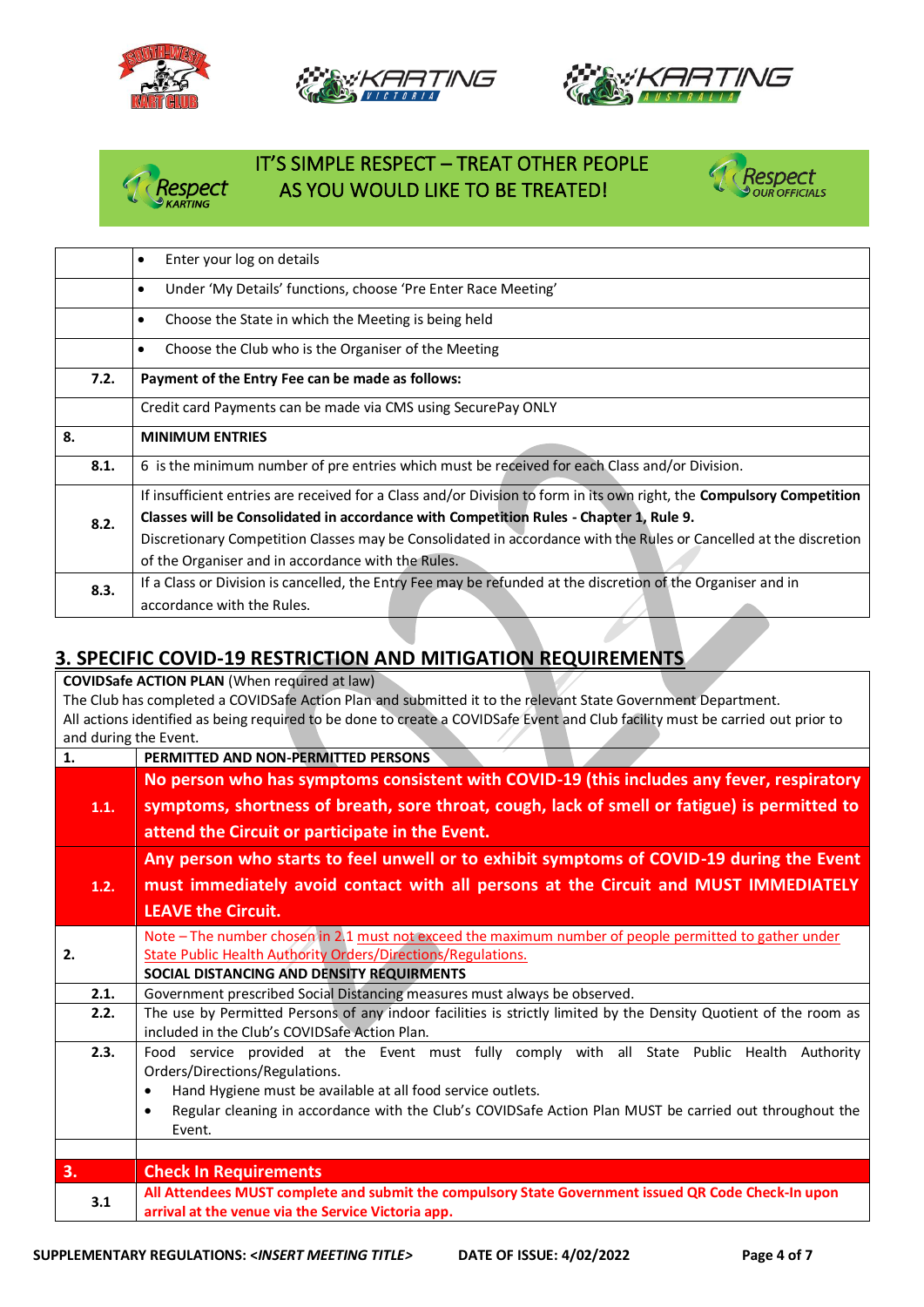







# IT'S SIMPLE RESPECT – TREAT OTHER PEOPLE<br>
Respect AS YOU WOULD LIKE TO BE TREATED! AS YOU WOULD LIKE TO BE TREATED!



| 4.  | HYGIENE FACILITIES - TOILET/WASHROOM FACILITIES and HAND SANITISER                                                                                                                                                                                                                               |
|-----|--------------------------------------------------------------------------------------------------------------------------------------------------------------------------------------------------------------------------------------------------------------------------------------------------|
| 4.1 | The Club is required to provide facilities to ensure general and sensible hygiene practices are maintained.                                                                                                                                                                                      |
| 4.2 | Toilet and washroom facilities at the Circuit must be open and available for use.                                                                                                                                                                                                                |
| 4.3 | Washroom facilities must be properly equipped with liquid soap, running water and either air hand driers or paper<br>towels.<br>The toilets and washroom facilities must be cleaned at least once during the day or as otherwise required in<br>accordance with the Club's COVIDSafe Action Plan |
| 4.4 | It is strongly recommended that Essential Karting Personnel and Permitted Persons bring their own supply of hand<br>sanitiser for use in accordance with government recommendations in addition to hand sanitiser that is supplied by<br>the Club.                                               |

#### **4. COMPETITION**

| 1.   | <b>FORMAT OF RACING</b>                                                                                |                                                                                          |  |  |
|------|--------------------------------------------------------------------------------------------------------|------------------------------------------------------------------------------------------|--|--|
| 2.   | Practice                                                                                               | 3 Practice session/s of 8 mins will be held.                                             |  |  |
|      |                                                                                                        | There will be Timed Qualifying at this Event.                                            |  |  |
| 3.   | Qualifying                                                                                             | There will be one (1) standalone Qualifying session of 6 minutes                         |  |  |
|      |                                                                                                        | The order of Karts on the grid for the commencement of Qualifying must be random - no    |  |  |
|      |                                                                                                        | high/low numbers)                                                                        |  |  |
| 4.   | Heats &<br>Final                                                                                       | The system of gridding will be in accordance with State Regulations - Series Competition |  |  |
| 5.   | <b>DISTANCES</b>                                                                                       |                                                                                          |  |  |
|      | Heat 1                                                                                                 | 8 Laps<br>Heat 2<br>8 Laps<br>Final<br>12 Laps                                           |  |  |
| 6.   | <b>ACCESS TO CIRCUIT</b>                                                                               |                                                                                          |  |  |
| 6.1. | Competitors will be permitted to enter the Circuit from 10 am on 4/03/2022                             |                                                                                          |  |  |
| 7.   | <b>DRIVERS BRIEFING</b>                                                                                |                                                                                          |  |  |
| 7.1  | Drivers Briefing notes will be advised in an electronic format OR via the Public Address system to all |                                                                                          |  |  |
|      | Competitors. Any questions should be directed to the Chief Steward prior to the start of Competition.  |                                                                                          |  |  |
| 8.   | <b>SCRUTINEERING</b>                                                                                   |                                                                                          |  |  |
|      |                                                                                                        | All Competitors will be required to complete an electronic Scrutineering Form.           |  |  |
| 8.1  | https://kartingaustralia.wufoo.com/forms/ka-scrutineering-record-cobden/                               |                                                                                          |  |  |
| 8.2  | This form will be submitted to the Race Secretary in an electronic format no later than 1/3/2022       |                                                                                          |  |  |
| 9.   | <b>FUEL</b>                                                                                            |                                                                                          |  |  |
| 9.1. | PULP is the only fuel permitted to be used at this Meeting.                                            |                                                                                          |  |  |
| 9.2. | Control Fuel Will be used at this Meeting.                                                             |                                                                                          |  |  |
| 9.3. | Supply details for Control Fuel (if used) are:                                                         |                                                                                          |  |  |
| 9.4. | BP Ultimate 98 fuel for use at this Meeting must be purchased from:                                    |                                                                                          |  |  |
| 9.5. | Cobden BP Roadhouse 1236 Camperdown Rd Cobden 3266                                                     |                                                                                          |  |  |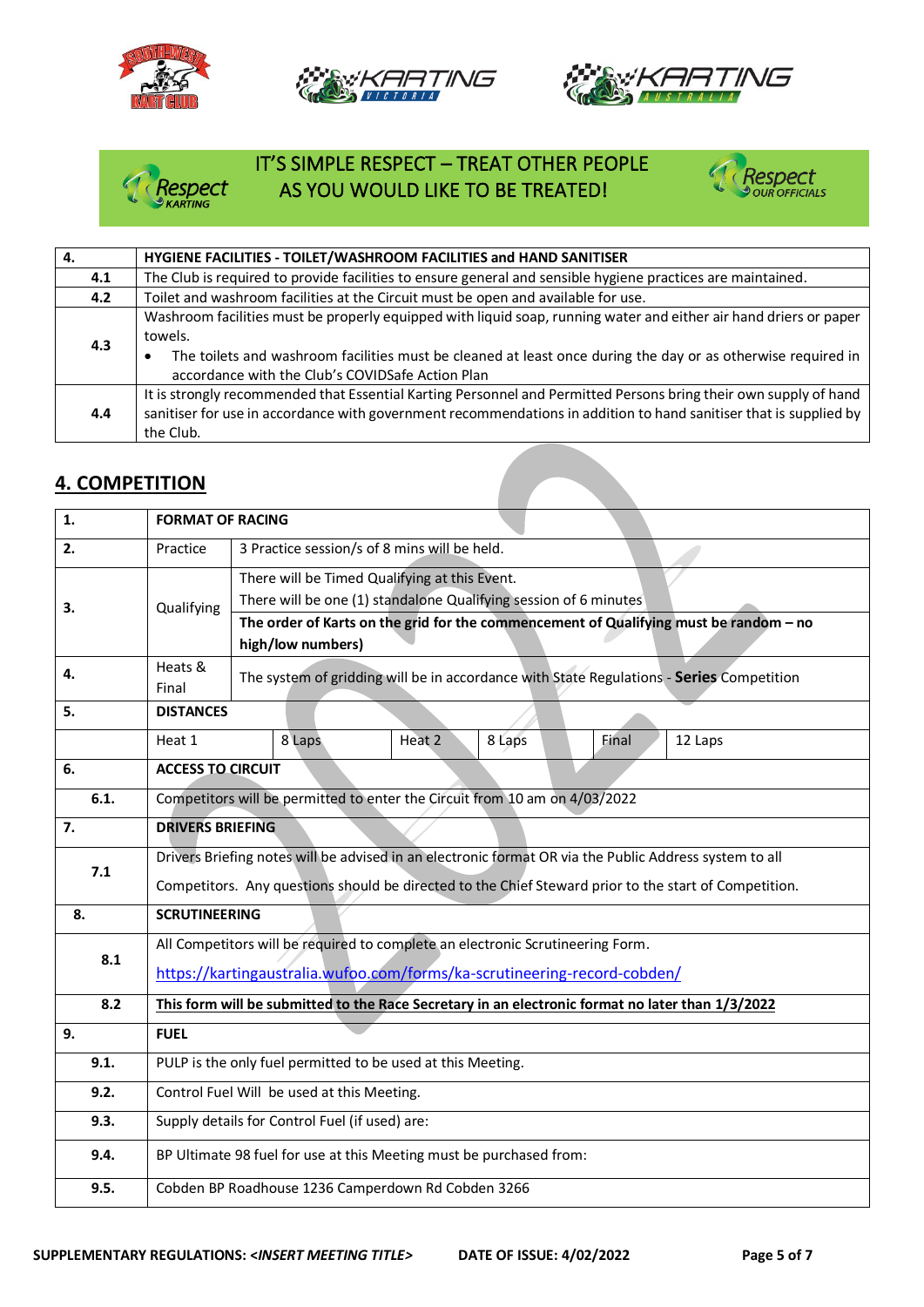







### IT'S SIMPLE RESPECT – TREAT OTHER PEOPLE Respect AS YOU WOULD LIKE TO BE TREATED!



| 9.6.  | Proof of purchase of the Control Fuel must be retained and produced to the Chief Scrutineer or Fuel Tester if |                                                                                                        |  |
|-------|---------------------------------------------------------------------------------------------------------------|--------------------------------------------------------------------------------------------------------|--|
|       | required.                                                                                                     |                                                                                                        |  |
| 10.   | <b>TIMETABLE</b>                                                                                              |                                                                                                        |  |
| 10.1  | Saturday 5/03/2022                                                                                            |                                                                                                        |  |
|       | <b>Time</b>                                                                                                   | <b>Activity</b>                                                                                        |  |
| a)    | 6.00am                                                                                                        | Gates open                                                                                             |  |
| b)    | 10am                                                                                                          | Canteen opens                                                                                          |  |
| c)    | Throughout meeting                                                                                            | Scrutineering                                                                                          |  |
| d)    | 2.50pm if over PA                                                                                             | <b>Drivers Briefing</b>                                                                                |  |
| e)    | 9am                                                                                                           | Practice                                                                                               |  |
| f)    | 3pm                                                                                                           | Qualifying                                                                                             |  |
| 10.2  | Sunday 6/03/2022                                                                                              |                                                                                                        |  |
| a)    | 6.30am                                                                                                        | <b>Breakfast</b>                                                                                       |  |
| b)    | 8am                                                                                                           | Racing                                                                                                 |  |
| c)    | 30 mins post racing                                                                                           | Trophy presentation                                                                                    |  |
| 11.   | <b>TROPHIES &amp; PRIZES</b>                                                                                  |                                                                                                        |  |
| 11.1. | a)                                                                                                            | Trophies for $1^{st}$ -2 <sup>nd</sup> & 3 <sup>rd</sup> as well as spot prizes throughout the meeting |  |

#### **5. CIRCUIT SPECIFIC REQUIREMENTS**

| 1.   | <b>PADDOCK ALLOCATION</b>                                                                                      |
|------|----------------------------------------------------------------------------------------------------------------|
|      | Limited Paddock allocation Will occur for the Meeting contact Liza Fahey 0408141820 for details and paddock    |
|      | map available on South West Kart Club Facebook page.                                                           |
| 2.   | <b>MEDICAL SERVICES</b>                                                                                        |
| 2.1. | Any Medical assistance that is required outside of the operating hours when Kart's are not on the Race Track   |
|      | please contact 000. The address to give to the Emergency Services is:                                          |
|      | "Your Specific Location"                                                                                       |
|      | Cobden Park Raceway                                                                                            |
|      | 25 Airport Rd Cobden                                                                                           |
| 3.   | <b>KART RETRIEVAL</b>                                                                                          |
| 3.1. | Pit Crew with trolleys will not be given access to the Circuit during Qualifying and Racing.                   |
| 3.2. | Retrieval of Karts is at the discretion of the Clerk of the Course                                             |
| 3.3. | Pit Crew must only enter the Circuit when permitted by the Grid Marshal and then only if wearing a <b>SELF</b> |
|      | SUPPLIED HIGH VISIBILITY SAFETY VEST on the upper torso.                                                       |
| 3.4. | Karts can be retrieved via Karts can be retrieved via In-grid with permission from Officials                   |